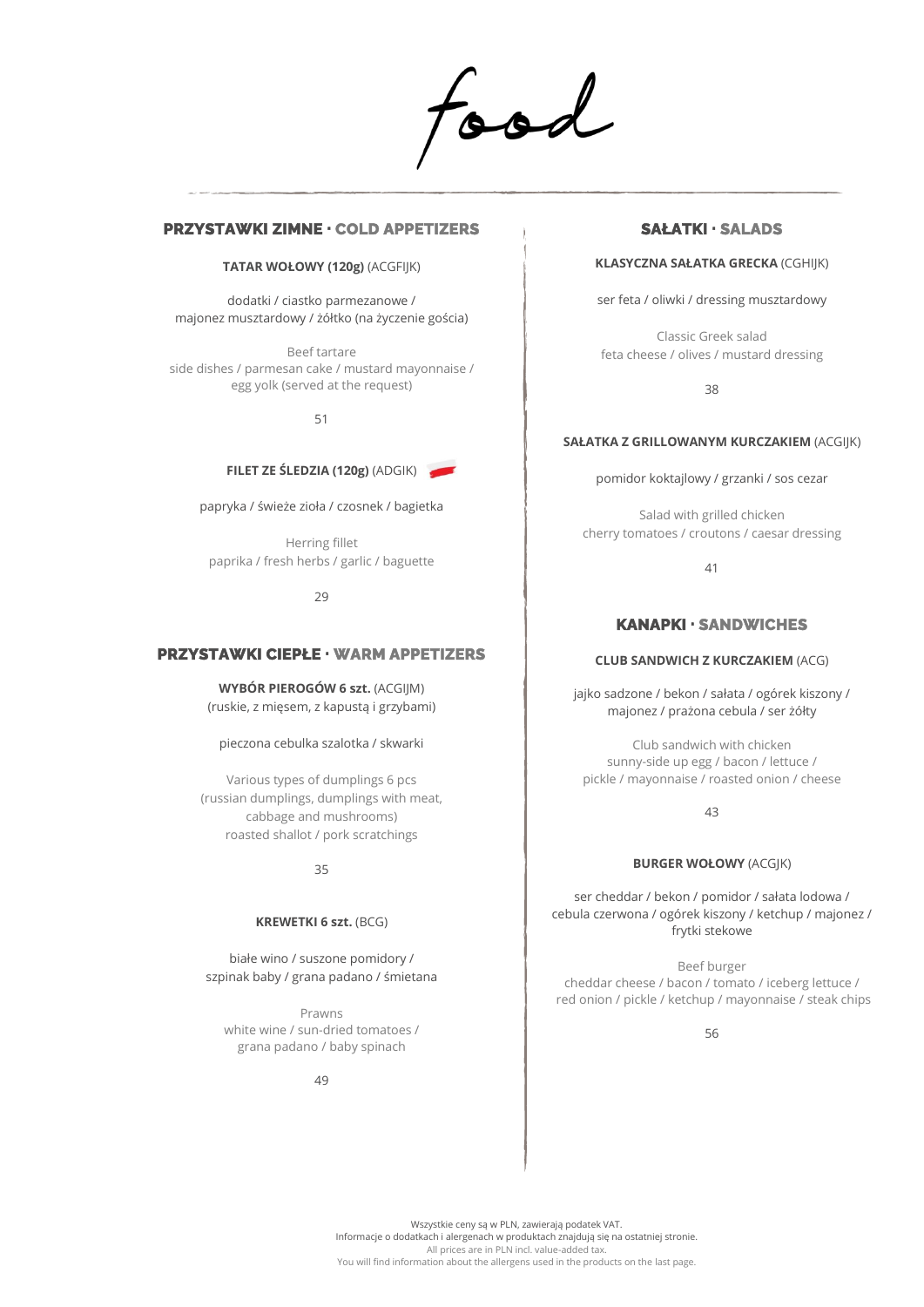food

## **ZUPY . SOUPS**

#### **ZUPA DNIA** (ABCDEFGHIJKLMN)

The soup of the day

26

### **KREM Z BURAKA** (GI)

kozi ser / okrasa z migdałów i cebuli

Beetroot cream goat cheese / almond and onion dressing

29

### **GULASZOWA** (AI)

wołowina / warzywa sezonowe / chili

Goulash soup beef / seasonal vegetables / chili

39

#### **ZUPA RYBNA** (BDGI)

łosoś / dorsz / małża / pomidory pelati / anyż

Fish soup salmon / cod / mussels / pelati tomatoes / anise

39

## **MAKARONY . PASTA**

#### **MAKARON Z KURCZAKIEM** (ACGIF)

wędzony boczek / zielony groszek / sos z sera z niebieską pleśnią / pietruszka

> Chicken pasta smoked bacon / green peas / blue cheese sauce / parsley

> > 41

#### **MAKARON Z TUŃCZYKIEM** (ACDGI)

czerwona cebula / czosnek / białe wino / sos śmietanowy / koper

> Tuna pasta red onion / garlic / white wine / cream sauce / dill

> > 39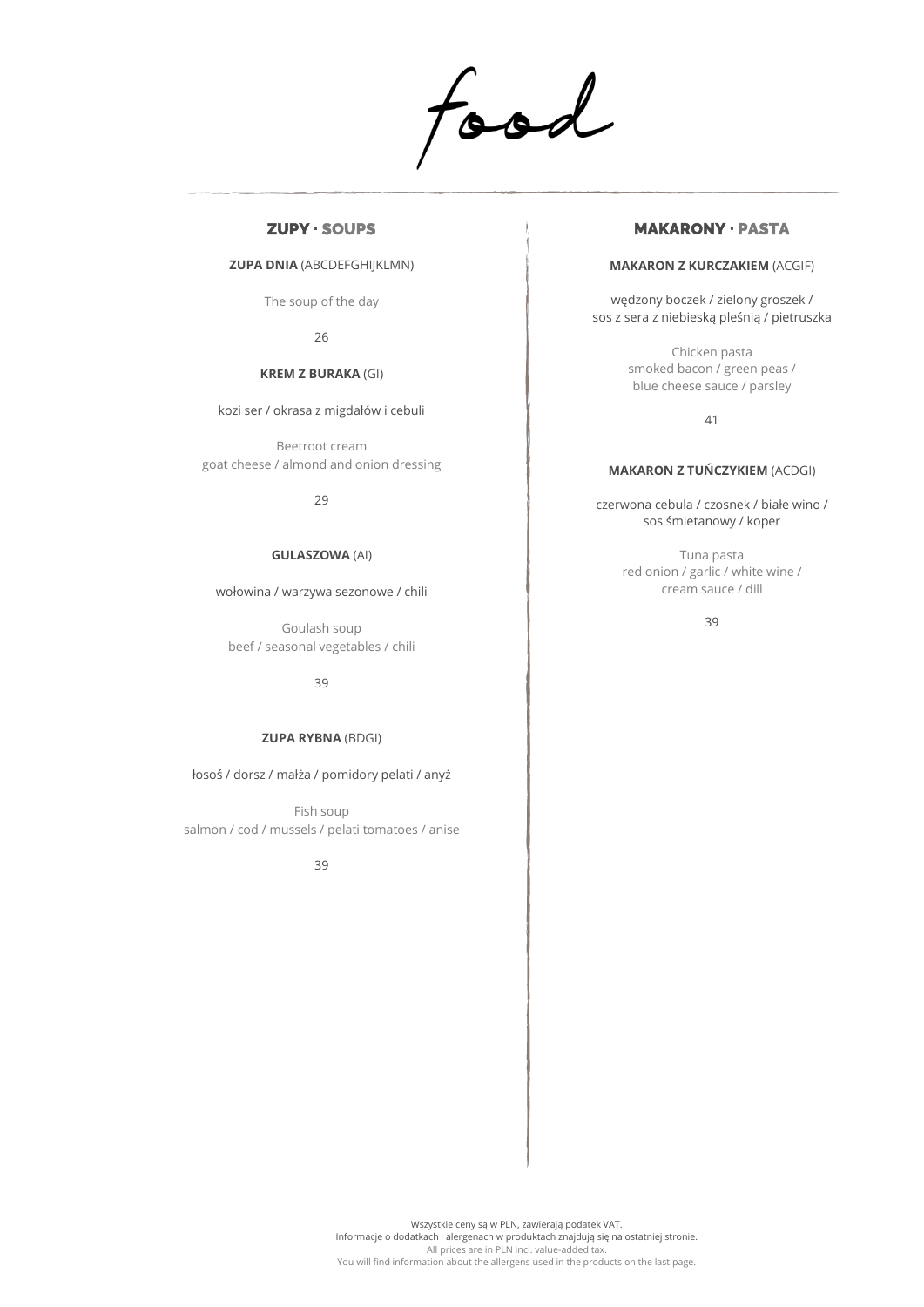food

## **RYBY . FISHES**

### **DORSZ (160g)** (DIH)

czerwona kapusta / mus marchewkowy / imbir / mleko kokosowe / pesto z rukoli

Cod (160g) red cabbage / carrot mousse / ginger / coconut milk / rocket pesto

63

### **ŁOSOŚ (160g)** (BDFGI)

prażona soczewica / karmelizowana cebula / jarmuż / kiełki fasoli mung / chrust z selera / sos ostrygowy

Salmon (160g) roasted lentils / caramelised onion / kale / oyster sauce / mung bean sprouts / roasted celery

65

## **MIĘSO . MEAT**

### **STEK WIEPRZOWY Z KOŚCIĄ (150g)** (AC)

opiekane ziemniaki / kapusta kiszona / kminek / boczek

T-bone pork steak (150g) baked potatoes / sauerkraut / caraway seeds / bacon

55

### **POLĘDWICA WOŁOWA (180g)** (AI)

puree ze słodkich ziemniaków / ciemny sos tymiankowy / pieczone boczniaki

Beef tenderloin sweet potato puree / dark thyme sauce / roasted oyster mushrooms

99

Wszystkie ceny są w PLN, zawierają podatek VAT. Informacje o dodatkach i alergenach w produktach znajdują się na ostatniej stronie. All prices are in PLN incl. value-added tax. You will find information about the allergens used in the products on the last page.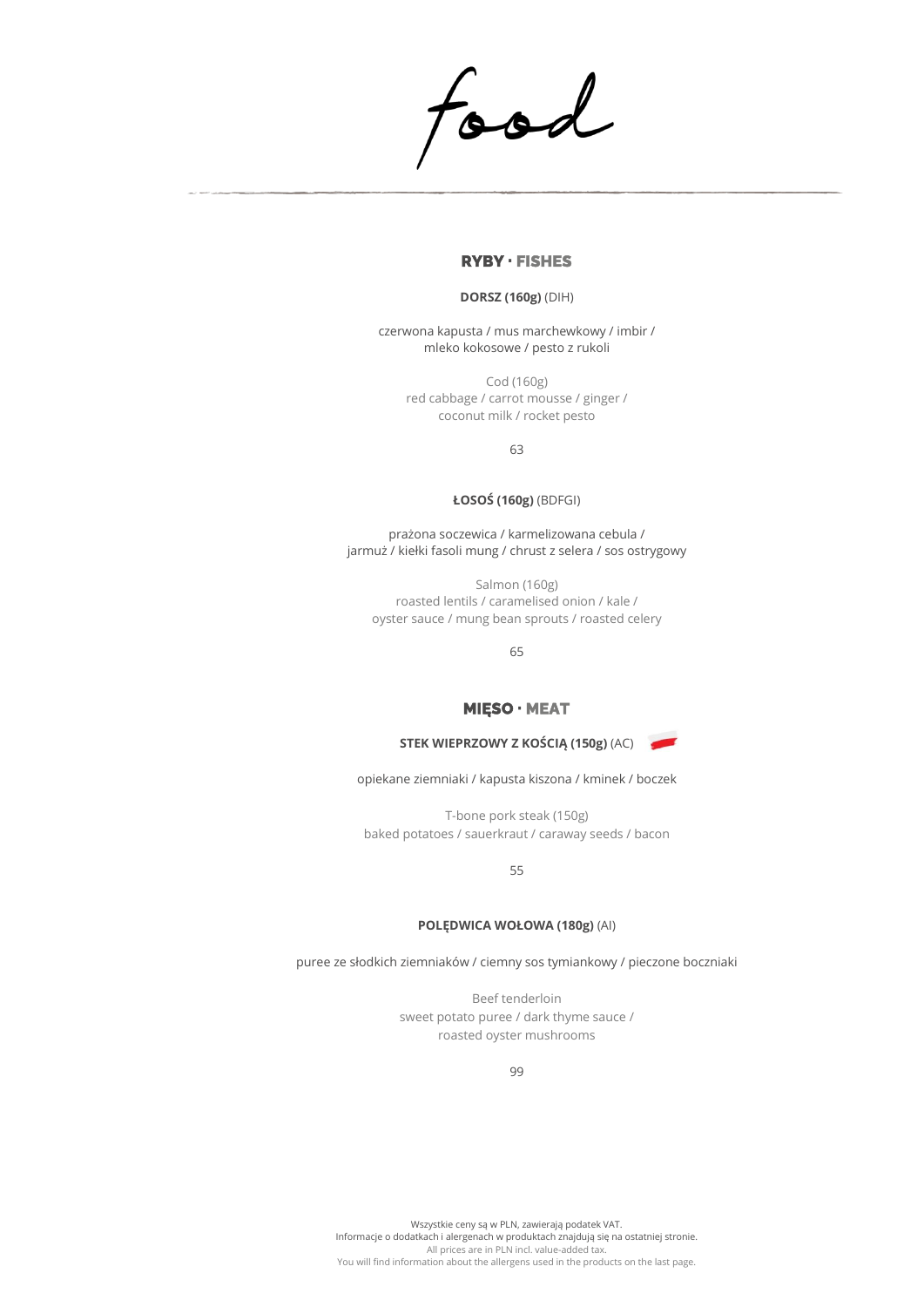eat & drink

#### **MAKARON WEGETARIAŃSKI** (AFI)

pieczarka / pomidor pelati / cukinia / czerwona fasola / marynowane kiełki

Vegetarian pasta mushrooms / pelati tomatoes / zucchini / red beans / pickled sprouts

37

## **DESERY . DESSERTS**

**DESER SZEFA** (ACEFGHIJKLMN) Chef's dessert

 $21$ 

**MINI TARTA Z OWOCAMI SEZONOWYMI** Mini tart with seasonal fruit

25

**STRUDEL JABŁKOWY Z SOSEM WANILIOWYM** Apple strudel with vanilla sauce

#### $22$

**DESER LODOWY NA GORĄCO Z MALINAMI LUB ŚLIWKAMI** lody waniliowe / gorące owoce / kruszonka z białej czekolady

Hot ice dessert with raspberry or plums vanilla ice cream / hot fruit / white chocolate crumble

39

**SORBET ROKITNIKOWY** sorbet rokitnikowy / lody waniliowe / czekoladowe kamyki / makaronik

Sea buckthorn sorbet sea buckthorn sorbet / vanilla ice cream / chocolate pebbles / macaroon

39

**DESER LODOWY COOKIES** lody czekoladowe / lody waniliowe / kruche ciasteczka / ciemny biszkopt / płynna czekolada

Cookies ice dessert chocolate ice cream / vanilla ice cream / shortbread cookies / dark sponge cake / liquid chocolate

39



#### **GORĄCE NAPOJE HOT DRINKS**

**KAWA COFFEE**

| Espresso                                                        | 17 |
|-----------------------------------------------------------------|----|
| Espresso Macchiato                                              | 17 |
| Cafe Creme                                                      | 21 |
| Cappuccino                                                      | 21 |
| Doppio                                                          | 21 |
| Cafe Latte                                                      | 21 |
| Cafe Latte Macchiato                                            | 21 |
| Irish Coffee                                                    | 34 |
| Frappe                                                          | 29 |
| Kawa bezkofeinowa                                               | 17 |
| <b>GORACA CZEKOLADA</b><br>PO WIEDEŃSKU<br><b>HOT CHOCOLATE</b> | 21 |
| <b>HERBATA "EILLES"</b><br>TEA                                  | 21 |

Sommerbeeren / Darjeeling Royal Earl Grey / Peppermint / Grüntee Asia / Assam Special / Kräutergarten

Wszystkie ceny są w PLN, zawierają podatek VAT. Informacje o dodatkach i alergenach w produktach znajdują się na ostatniej stronie. All prices are in PLN incl. value-added tax. You will find information about the allergens used in the products on the last page.